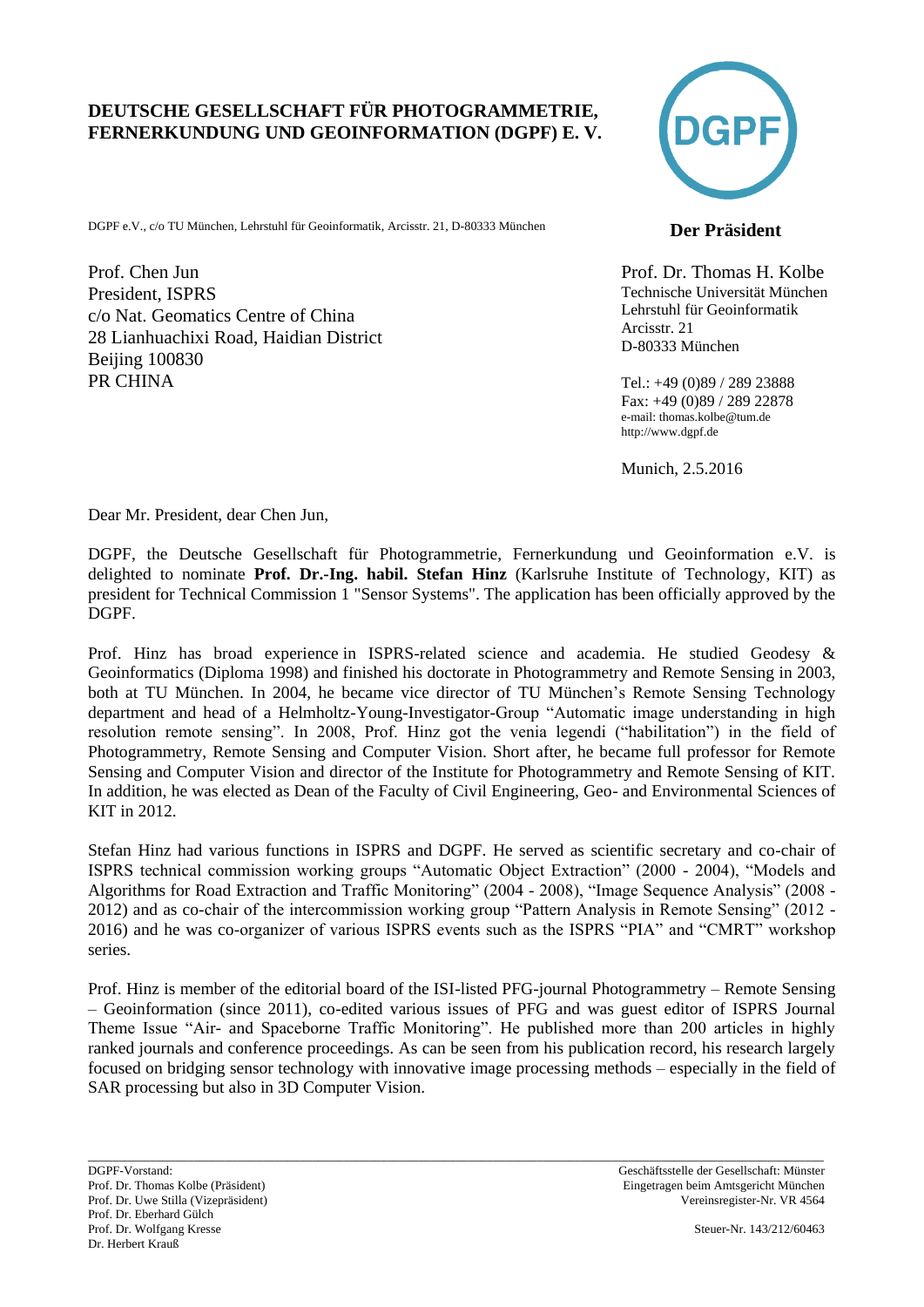### **DEUTSCHE GESELLSCHAFT FÜR PHOTOGRAMMETRIE, FERNERKUNDUNG UND GEOINFORMATION (DGPF) E. V.**



DGPF e.V., c/o TU München, Lehrstuhl für Geoinformatik, Arcisstr. 21, D-80333 München **Der Präsident** 

According to this broad experience, his high profile, and his extensive network DGPF believes that Stefan Hinz is an excellent candidate for being next president of ISPRS Technical Commission 1. DGPF will support his activity by additional funds.

**Prof. Dr. Raul Feitosa**, Universidade Católica of Rio de Janeiro (Brazil), is suggested as vice-president.

Thank you very much for considering this nomination. Yours sincerely,

 Prof. Thomas H. Kolbe President, DGPF

Attachments: none, further documents like the CV and the strategy paper will be provided by Prof. Hinz

\_\_\_\_\_\_\_\_\_\_\_\_\_\_\_\_\_\_\_\_\_\_\_\_\_\_\_\_\_\_\_\_\_\_\_\_\_\_\_\_\_\_\_\_\_\_\_\_\_\_\_\_\_\_\_\_\_\_\_\_\_\_\_\_\_\_\_\_\_\_\_\_\_\_\_\_\_\_\_\_\_\_\_\_\_\_\_\_\_\_\_\_\_\_\_\_\_\_\_\_\_\_\_\_\_\_\_\_\_\_\_\_\_\_\_\_\_\_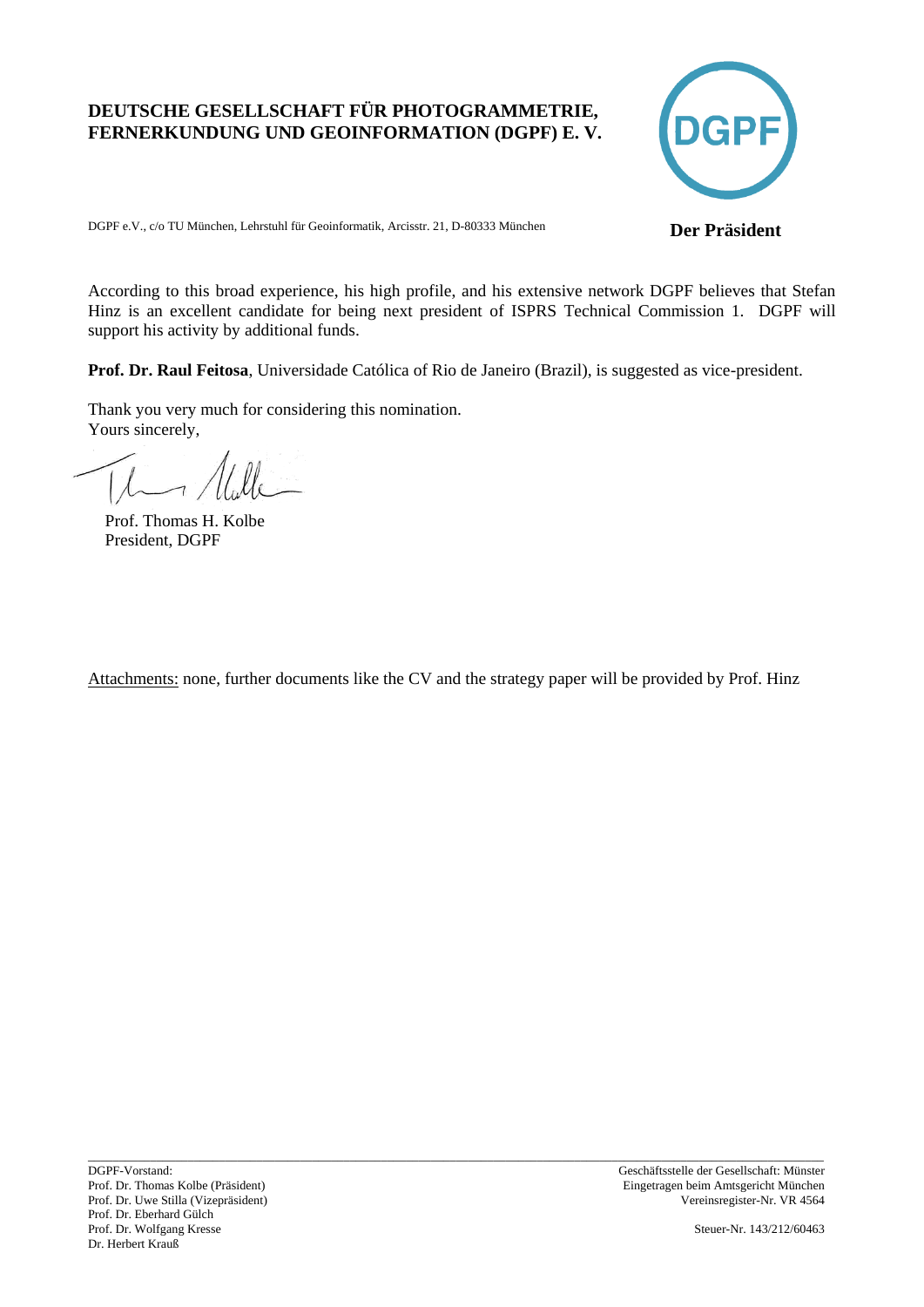

Rio de Janeiro, April 29th 2016

ISPRS Council Attn. **Christian Heipke** Leibniz University Hannover Institute of Photogrammetry and GeoInformation, Nienburger Str. 1m 30167 Germany

The Brazilian Society of Cartography, Geodesy, Photogrammetry and Remote Sensing (SBC), as Ordinary Member of ISPRS representing Brazil, is delighted to nominate Prof. Dr.-Ing. Raul Queiroz Feitosa (Pontifical Catholic University of Rio de Janeiro and Rio de Janeiro State University) as vice-president for Technical Commission 1 "Sensor Systems".

Prof. Feitosa has a broad experience in science and academia. He studied Electrical Engineering (Master - 1983) in Aeronautics Institute of Technology and finished his doctorate in Computer Science in 1988, at University of Erlangen-Nürnberg in Germany. Since 1989 he is with Pontifical Catholic University of Rio de Janeiro, where he serves as Associate Professor and as head of the Computer Vision Laboratory. In 1994, he also joined Rio de Janeiro State University as visiting Professor, where he later became Associate Professor.

Prof. Feitosa is member of the editorial board of the Journal of the Brazilian Society of Cartography and associate editor of Boletim de Ciências Geodésicas, as well as guest editor of IEEE Journal of Selected Topics in Applied Earth. Prof. Feitosa is a co-founder and currently the president of the Brazilian Chapter of IEEE Geoscience and Remote Sensing Society. He published about 200 articles in highly ranked journal and conference proceedings, and has been involved in the organization of many scientific meetings in the field of remote sensing image analysis.

Based on the above-mentioned reasons the SBC fully supports the candidacy of Prof. Feitosa as vicepresident, having Prof. Stefan Hinz from the University of Karlsruhe, Germany, as president of ISPRS Technical Commission 1.

If you have any question or need additional information, please do not hesitate to contact us by e-mail at [trino.sbc@cartografia.org.br.](mailto:trino.sbc@cartografia.org.br)

Yours sincerely,

Paulo Cesar Teixeira Trino

President of SBC

#### Sociedade Brasileira de Cartografia, Geodésia, Fotogrametria e Sensoriamento Remoto.

**Ave. Presidente Wilson 210 - 7º andar - 20030-021 Rio de Janeiro - RJ – Brazil - [www.icc2015.org](http://www.icc2015.org/) - tel: 21 2532-2786**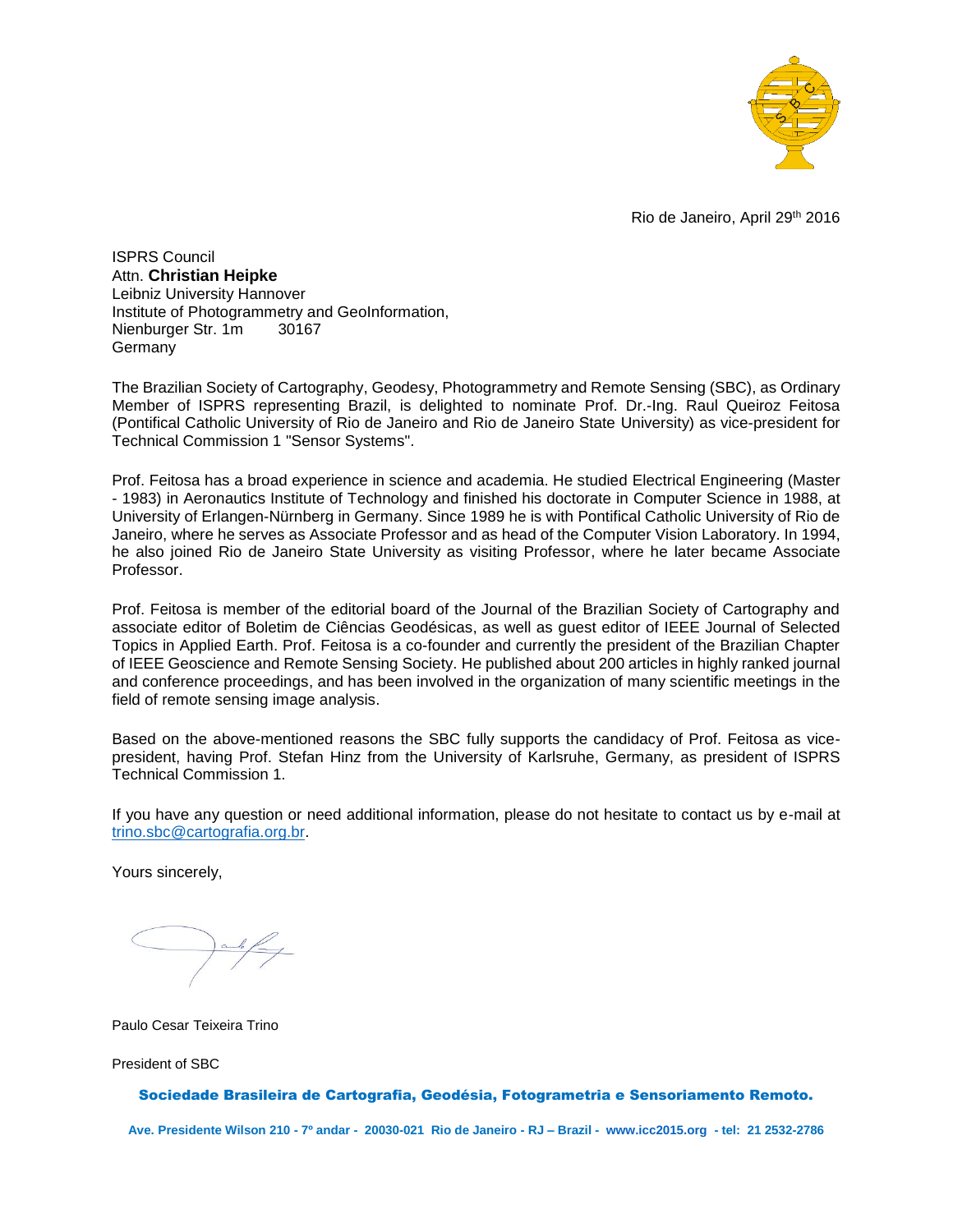

KIT-Campus Süd | IPF | Postfach 6980 | 76049 Karlsruhe

ISPRS council General Secretary Prof. Christian Heipke

#### **Institut für Photogrammetrie und Fernerkundung**

Leiter: Prof. Dr.-Ing. habil. Stefan Hinz

Kaiserstraße 12 76131 Karlsruhe

Telefon: 0721 608-4-2314 Fax: 0721 608-4-8450 E-Mail: stefan.hinz@kit.edu Web: www.ipf.kit.edu

Datum: 30.4.2016

**Proposal for** 

# ISPRS Technical Commission 1 "Sensor Systems" (2016 - 2020)

by

Stefan Hinz Karlsruhe, Germany

Raul Feitosa, Rio de Janeiro, Brazil

Boris Jutzi, Karlsruhe, Germany

Karlsruher Institut für Technologie (KIT) Universitätsbereich Kaiserstraße 12 76131 Karlsruhe

Präsident: Prof. Dr. Holger Hanselka Vizepräsidenten: Dr. Elke Luise Barnstedt, Dr.-Ing. Ulrich Breuer, Prof. Dr. Thomas Hirth, Prof. Dr. Oliver Kraft, Prof. Dr. Alexander Wanner Bundesbank Karlsruhe BLZ 660 000 00 | Kto. 66 001 508 BIC/SWIFT: MARK DE F1660 IBAN: DE57 6600 0000 0066 0015 08 USt-IdNr. DE266749428

KIT – Universität des Landes Baden-Württemberg und nationales Forschungszentrum in der Helmholtz-Gemeinschaft **www.kit.edu**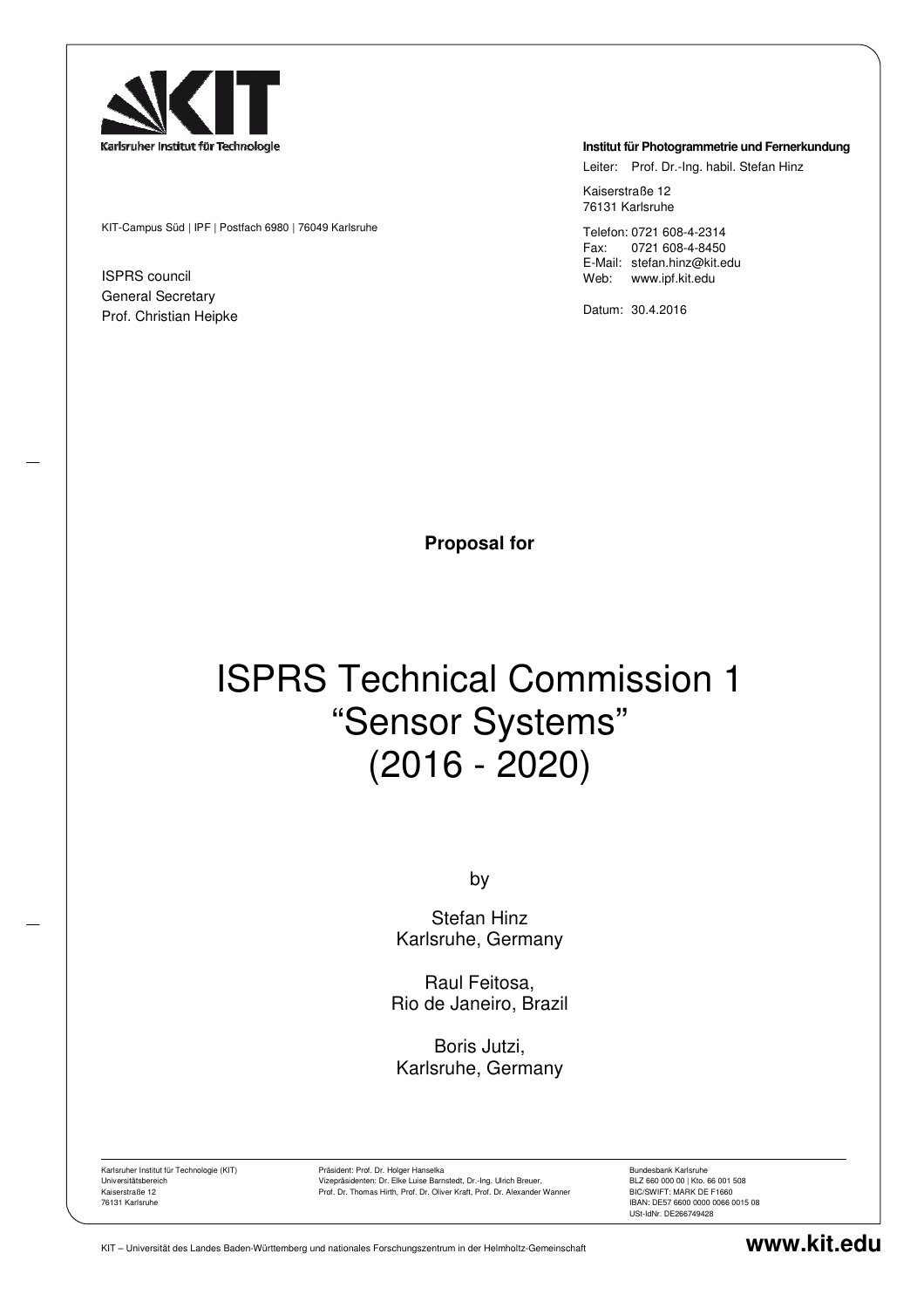## **Introduction and Context**

With a view to the new ISPRS commission structure, Commission I "Sensor Systems" is concerned with the design, construction, characterization, calibration and use of imaging and non-imaging sensors, sensor systems and sensor networks for photogrammetry, remote sensing and spatial information science. This includes the development of new and innovative technological concepts, yet likewise models and methods to optimally exploit, calibrate and thoroughly evaluate new sensors, networks and single sensor components.

As it is also reflected by the new commission title "Sensor Systems", an imaging or non-imaging sensor can never be seen as an isolated unit. It is rather one of the core components of a comprehensive (geo-)data acquisition and exploitation process. The following proposal for the commission's internal structure is designed along this systemic approach. Sensor concepts are focal points of the commission. Yet methodological challenges arising from these concepts are on a par with them – especially regarding exploiting, calibrating and characterizing the recorded data with a view to practical applications.

## **Commission structure**

The recent years were characterized by rapid developments in various fields of sensor technology, design of smart sensor networks, small un-manned platforms (UAS) and new satellite imaging concepts or satellite constellations, respectively. This includes the sector of – often low-cost – industrial imaging sensors and likewise the development of highly sophisticated and specialized sensors for Earth Observation, thereby covering multiple modes of active or passive sensor technology and various scales of imaging.

Each of these aspects comes with its own inherent scientific challenges, which we intend to tackle by the following working group structure:

- 1. UAS and small multi-sensor platforms: concepts and applications
- 2. Terrestrial and mobile mapping
- 3. Satellite constellations for remote sensing
- 4. SAR and microwave sensing
- 5. Hyperspectral sensing
- 6. Multispectral and LIDAR Sensors: individual and combined sensing and processing
- 7. Navigation and platform guidance
- 8. Sensor system modelling, on-board processing and embedded systems
- 9. Calibration, benchmarks, and evaluation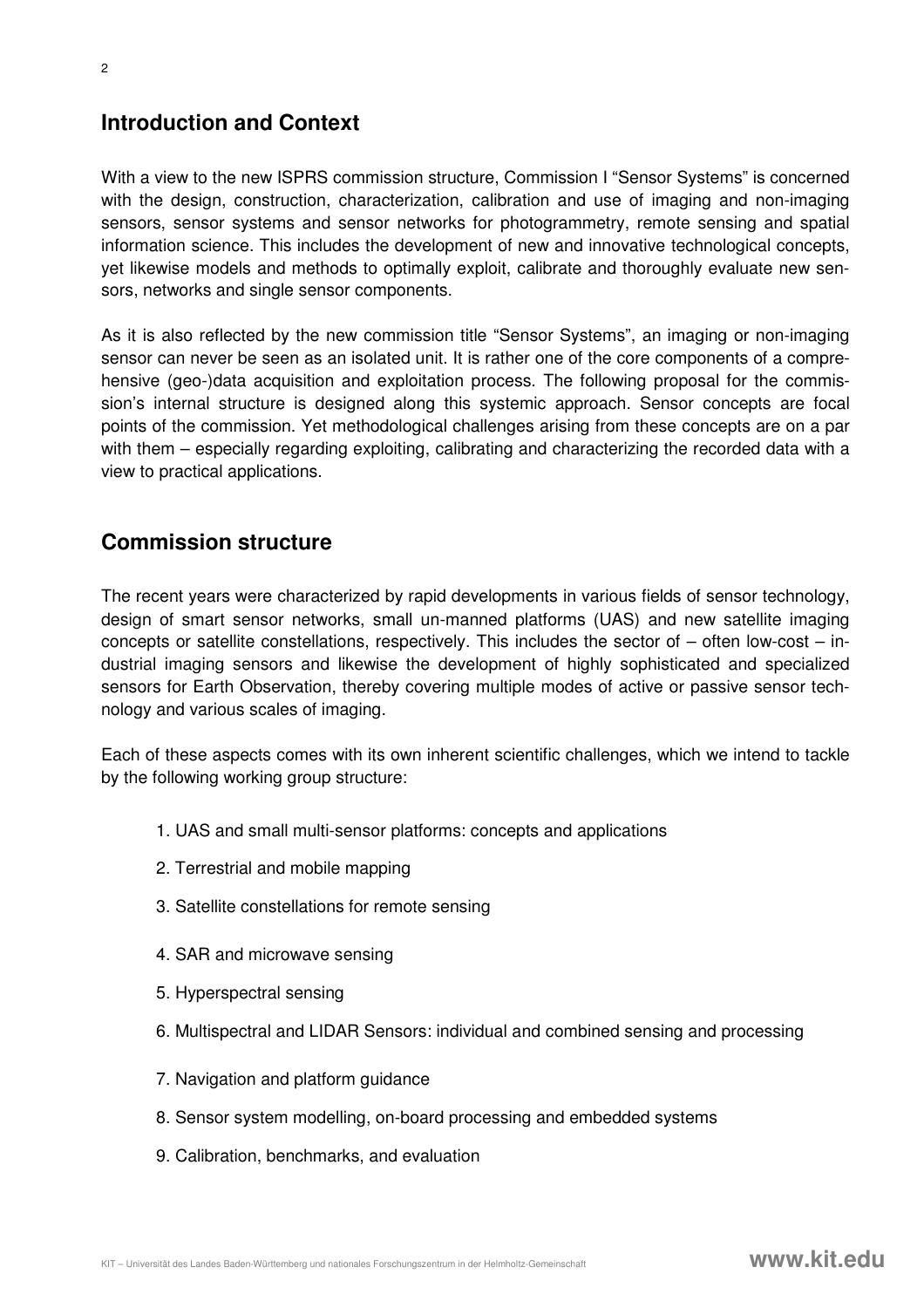Optionally, the list will be supplemented with a small number of inter-commission working groups. This issue will be discussed at the Prague congress.

## **Commission officers:**

| President:      | Prof. Dr. Stefan Hinz, Karlsruhe Institute of Technology, Germany                   |
|-----------------|-------------------------------------------------------------------------------------|
| Vice-President: | Prof. Dr. Raul Feitosa, Pontifical Catholic University of Rio de<br>Janeiro, Brazil |
| Secretary:      | PD Dr. Boris Jutzi, Karlsruhe Institute of Technology, Germany                      |

#### Short Biographies:

**Prof. Stefan Hinz** has a broad experience in ISPRS-related science and academia. He studied Geodesy & Geoinformatics (Dipl.-Ing. 1998) and finished his doctorate in Photogrammetry and Remote Sensing in 2003, both at TU Muenchen. In 2004, he became vice director of TU Muenchen's Remote Sensing Technology department and, in 2008, he obtained the venia legendi ("habilitation") in the field of Photogrammetry, Remote Sensing and Computer Vision. Short after, Prof. Hinz became full professor for Remote Sensing and Computer Vision and director of the Institute for Photogrammetry and Remote Sensing of Karlsruhe Institute of Technology (KIT). Currently, he serves as Dean of the Faculty of Civil Engineering, Geo- and Environmental Sciences.

Since 1998, Prof. Hinz published more than 200 articles in highly ranked journals and conference proceedings (h-index: 26). His research largely focuses on bridging sensor technology with innovative image processing methods – especially in the fields of SAR processing and 2D/3D Computer Vision.

Prof. Hinz has had various functions in ISPRS and in the German Society for Photogrammetry, Remote Sensing and Geoinformation (DGPF). He served as scientific secretary and co-chair of ISPRS working groups since 2000 and as co-chair of the intercommission working group "Pattern Analysis in Remote Sensing" (2012 - 2016). He was co-organizer of various ISPRS events such as the ISPRS "PIA" and "CMRT" workshop series.

**Prof. Raul Queiroz Feitosa** studied Electronic Engineering in the Aeronautics Institute of Technology (ITA), São José dos Campos, Brazil, where he graduated in 1979. In 1988 he completed his PhD studies at the Friedrich Alexander University Erlangen-Nürnberg, Germany, where he obtained a doctorate degree in Computer Science. Since then he is with the Pontifical Catholic University of Rio de Janeiro (PUC-Rio) and since 1994 also with Rio de Janeiro State University, where he is Associate Professor.

In 2003 Prof. Feitosa created and, since then, coordinates the Computer Vision Laboratory of the Department of Electrical Engineering at PUC-Rio, a group of about 12 researchers most of them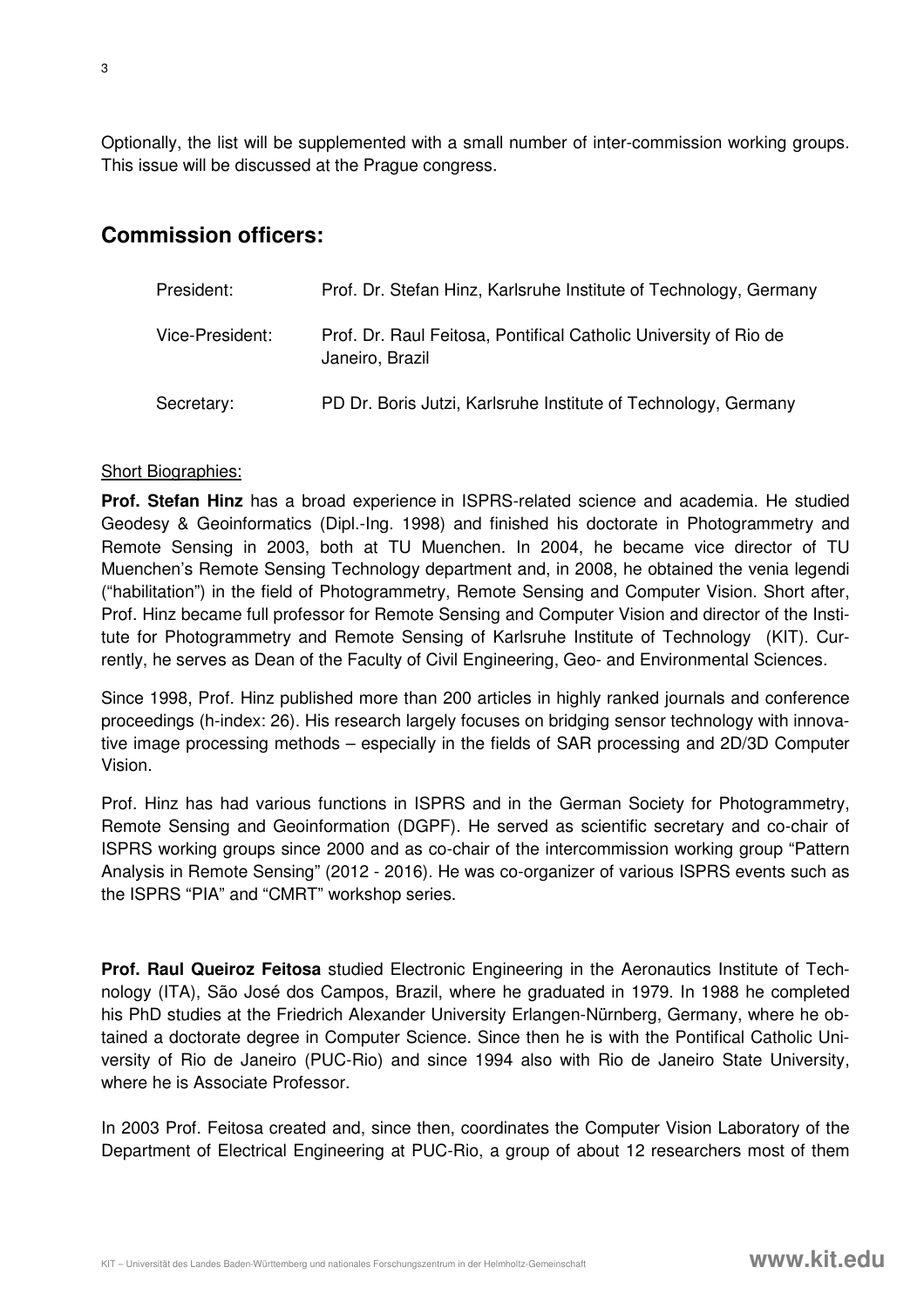funded through grants from Brazilian science organizations and from industry. His professional interests comprise digital image analysis with emphasis on remote sensing.

Prof. Feitosa published about 200 articles in highly ranked journal and conference proceedings, and has been involved in the organization of many scientific meetings in the field of remote sensing image analysis. Prof. Feitosa maintains an intensive interaction with universities and research institutes in and outside Brazil, and in particular with Germany. He has coordinated numerous cooperation projects involving European universities and companies with support of various international funding agencies.

**PD Dr. Boris Jutzi** received a Diploma in Electrical Engineering at University of Kaiserslautern, Germany, obtained his Ph.D. degree at Technische Universität München (TUM), Germany and the Venia Legendi at Karlsruhe Institute of Technology (KIT), Germany. Currently he is Associate Professor and head of the 'Active Sensors & Computer Vision' group at the Institute for Photogrammetry and Remote Sensing at KIT.

His main research interest is Photogrammetry, Remote Sensing, Computer Vision, Signal and Image Analysis, and Multi-Sensor Platforms. Since 2001, he published over 80 contributions, of which are about 50 peer-reviewed articles. According to Google Scholar 'Boris Jutzi' has been cited about 800 times and his h-index is currently 17. From 2013 up to now he was Editorial Advisory Board member of the ISPRS Journal of Photogrammetry and Remote Sensing (P&RS).

Since 2004 he served continuous for the International Society for Photogrammetry & Remote Sensing (ISPRS). He started 2004 as Working Group Officer (as scientific secretary) in ISPRS Technical Commission I, continued 2008 as Working Group Chair and since 2012 he is Vice President of the ISPRS Technical Commission I. He was Reviewer, Program Committee member and Co-organizer of various ISPRS events.

In summary, the proposed officers – with their geographically balanced scientific and academic background – bring broad experience in various fields into the commission.

## **Thematic ambitions**

With the above structure, the commission presidents want to support scientific advancement in particular in the following fields:

- Innovative and integrated UAS-oriented sensor and (small) platform concepts
- Systems and methods for terrestrial and mobile mapping in complex indoor and outdoor environments
- Design and realization of sensors (including optical, IR, SAR, IfSAR, LiDAR, etc.) and constellations for digital aerial and spaceborne missions for Earth observation
- Small and low-cost active sensing (micro-LIDAR and -RADAR sensors)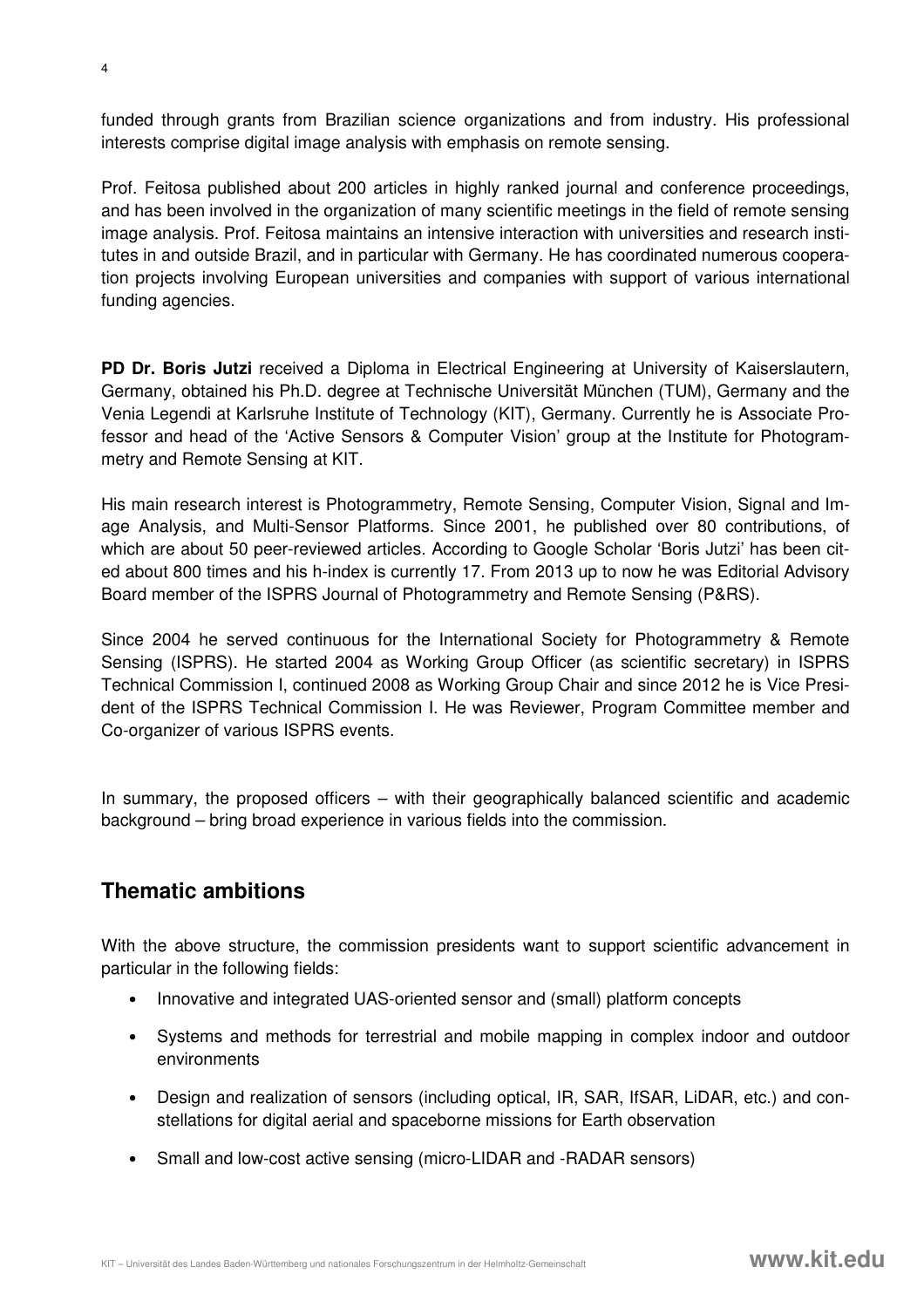- Geometric and radiometric properties, standards, and factors affecting data quality
- Benchmark definition, calibration and evaluation of optical and non-optical imaging sensors
- Integrated platform guidance, navigation, direct georeferencing (positioning and orientation) and integrated sensor orientation
- On-board (pre-)processing and concepts for embedded systems

## **Events and other activities:**

The commission will organize and contribute to (at least) following events and activities:

#### **Symposium of Commission 1:**

The Symposium will be held during summer/fall 2018. The Symposium venue will probably be Karlsruhe, Germany, with optimum train connection to Frankfurt International Airport, so that international participants will have flexible and easy travelling options from all over the world.

We intend to organize the Symposium's technical sessions in single-track fashion to support maximum information, interaction and communication. For allowing the presentation and publication of "cutting edge" technical papers as well as early concepts or latest, highly application-relevant results, we plan two submission possibilities: full papers to be assessed by peer-reviewing for ISPRS Annals and reviewing based on abstracts for ISPRS Archives.

Attached to the Symposium, several one- or half-day workshops and tutorials with special focus on young scientists and practitioners from industry and (non-)governmental agencies will be organized. This shall include, for instance, tutorials and workshops for UAS- and spaceborne data acquisition strategies, modern calibration methods, sensor-oriented SAR and hyperspectral data processing, multi-sensor fusion concepts etc.

The interaction between science and industry will be further supported by an exhibition and possibilities for demos and master classes of internationally leading companies in sensing and processing of geospatial information.

#### **Further activities:**

The commission will furthermore contribute to other ISPRS events such as

- **Geospatial Week 2017 and 2019,**
- **EuroCOW**
- **PIA (Photogrammetric Image Analysis),**
- **HRIGI (High Resolution Imaging for Geospatial Information),**
- **CMRT (City Models, Roads and Traffic)**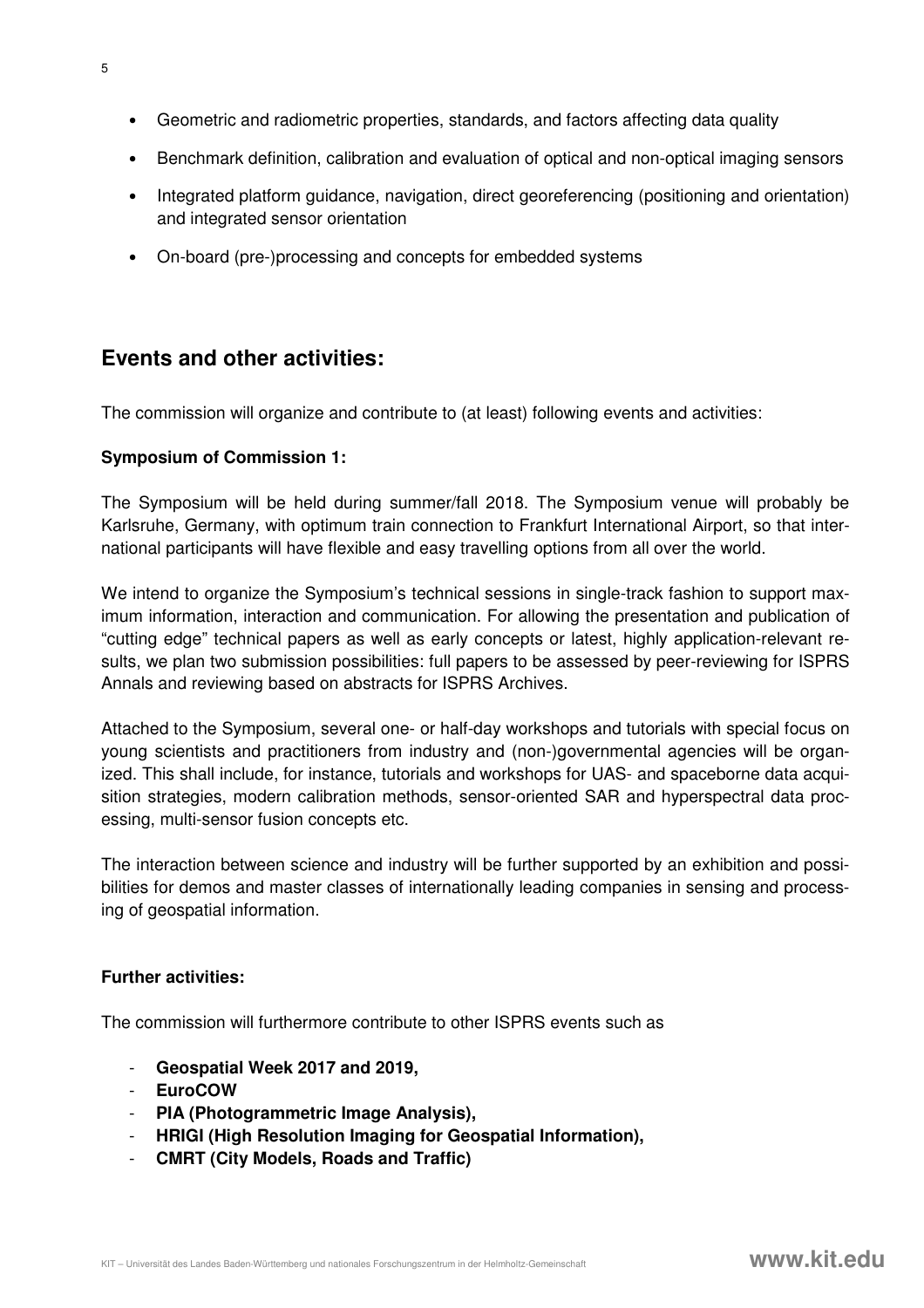and others. The detailed set-up will be discussed with the other commission presidents and workshop organizers.

In addition, special emphasis will be put on the interaction with sister communities like IEEE Geoscience and Remote Sensing as well as other communities to better interdigitate the sensorial developments with data processing and analysis methods. The working group officers of Commission 1 will be encouraged to organize joint ISPRS and IEEE events such as **JURSE (Joint Urban Remote Sensing Event)** and workshops at **IGARSS** and other events.

All organization issues and publications will be done according to the ISPRS policies as stated in the IRPSR Orange book.

## **Provisional financial plan:**

The commission will support easy and cheap communication via digital media wherever possible. Together with the German Society for Photogrammetry, Remote Sensing and Geoinformation (DGPF) the home institute of the commission officers will support travelling to all relevant official ISPRS meetings in the context of chairing Commission 1. Additional funds of the German Science Foundation (DFG) and of special German-Brazilian exchange programs of DAAD (German Academic Exchange Service) can also support travelling of the commission officers.

Karlsruhe university/KIT puts no further restrictions on travelling issues.

A very first estimate of the financial budget of the symposium reveals a total budget of 85T $\epsilon$  -110T€, including all costs for staff, proceedings, rental of lecture rooms, exhibition areas, catering etc.

This leads - based on a very conservative estimate of sponsorship - to a regular registration fee of 390€ to 520€ (depending on the type of registration, e.g. w/wo. workshops, tutorials, dinner etc.), which goes well along preceding successful ISPRS events such as Geospatial Week 2015 or PIA+HRIGI 2015.

Of course, special discounts are planned for students and PhD candidates, in order to encourage young scientist to participate and interact with renown scientists.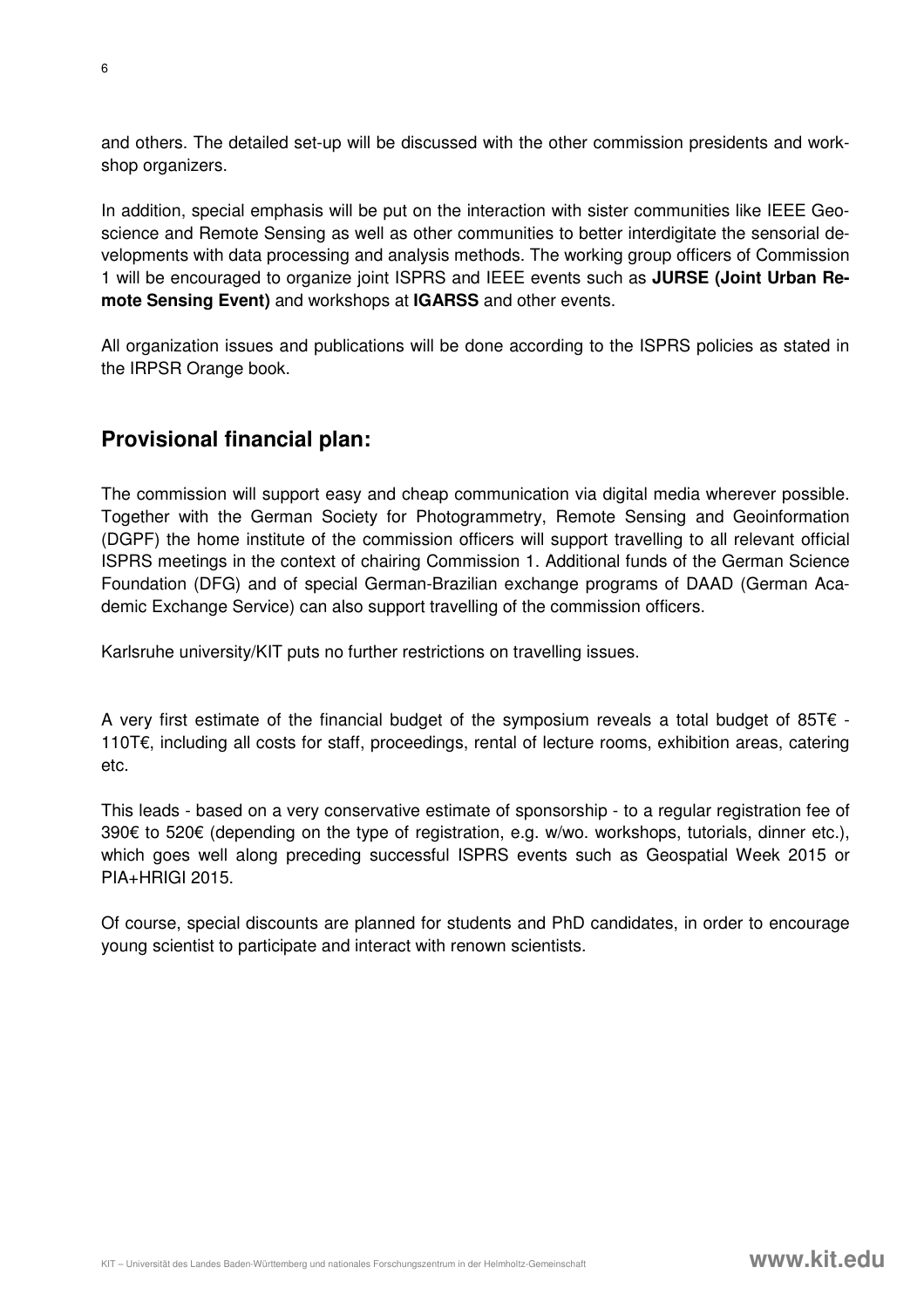## **CV Stefan Hinz**

## **Prof. Stefan Hinz**

\*21.10.1972

Institute of Photogrammetry and Remote Sensing KIT - Karlsruhe Institute of Technology Englerstr. 7

76128 Karlsruhe



### **Professional experience**

| since Oct. 2012  | Dean of Faculty for Civil Engineering, Geo- and Environmental Sciences; Spokesman |  |
|------------------|-----------------------------------------------------------------------------------|--|
|                  | of Board of Deans                                                                 |  |
| since Nov. 2008  | Professor for Remote Sensing and Image Processing, Head of Institute for          |  |
|                  | Photogrammetry and Remote Sensing (IPF), Karlsruhe Institute of Technology (KIT)  |  |
| Jan $2004 -$     | Head of Helmholtz Young Investigator Group "Automated Image Understanding for     |  |
| December 2009    | High Resolution Remote Sensing" jointly implemented by HGF, DLR and TUM           |  |
| October $2003 -$ | Senior Research Associate (C1) and Vice-director, Remote Sensing Technology, TU   |  |
| October 2008     | Muenchen (TUM)                                                                    |  |
| March 1999 –     | DAAD full scholarship: guest researcher at Institute for Robotics and Intelligent |  |
| June 1999        | Systems, University of Southern California, Los Angeles, USA                      |  |
| August 1998 -    | Research Associate, Institute for Photogrammetry and Remote Sensing, TUM          |  |
| September 2003   |                                                                                   |  |

## **Education**

| December 2008    | Habilitation (, venia legendi') in Photogrammetry, Remote Sensing and Computer |
|------------------|--------------------------------------------------------------------------------|
|                  | Vision at TU Muenchen; Title: Automatische Bewegtobjekterkennung               |
| December 2003    | Doctoral dissertation at TU Muenchen, Title: Automatische Extraktion urbaner   |
|                  | Straßennetze aus digitalen Luftbildern                                         |
| <b>July 1998</b> | Diploma (Dipl.-Ing.) at TU Muenchen (Geodesy and Geoinformation)               |
| $1993 - 1998$    | Study of Geodesy and Geoinformation at TU Muenchen                             |

## **Honours and Awards**

- 2014 Best paper Honorable Mention, ISPRS Symposium "Photogrammetric Computer Vision"
- 2008 Best paper award, Computer Vision and Pattern Recognition WS-OTBVS
- 2007 Best paper award, International Society for Photogrammetry and Remote Sensing, Comm. VII
- 2005 Best paper award, Computer Vision and Pattern Recognition WS-OTBVS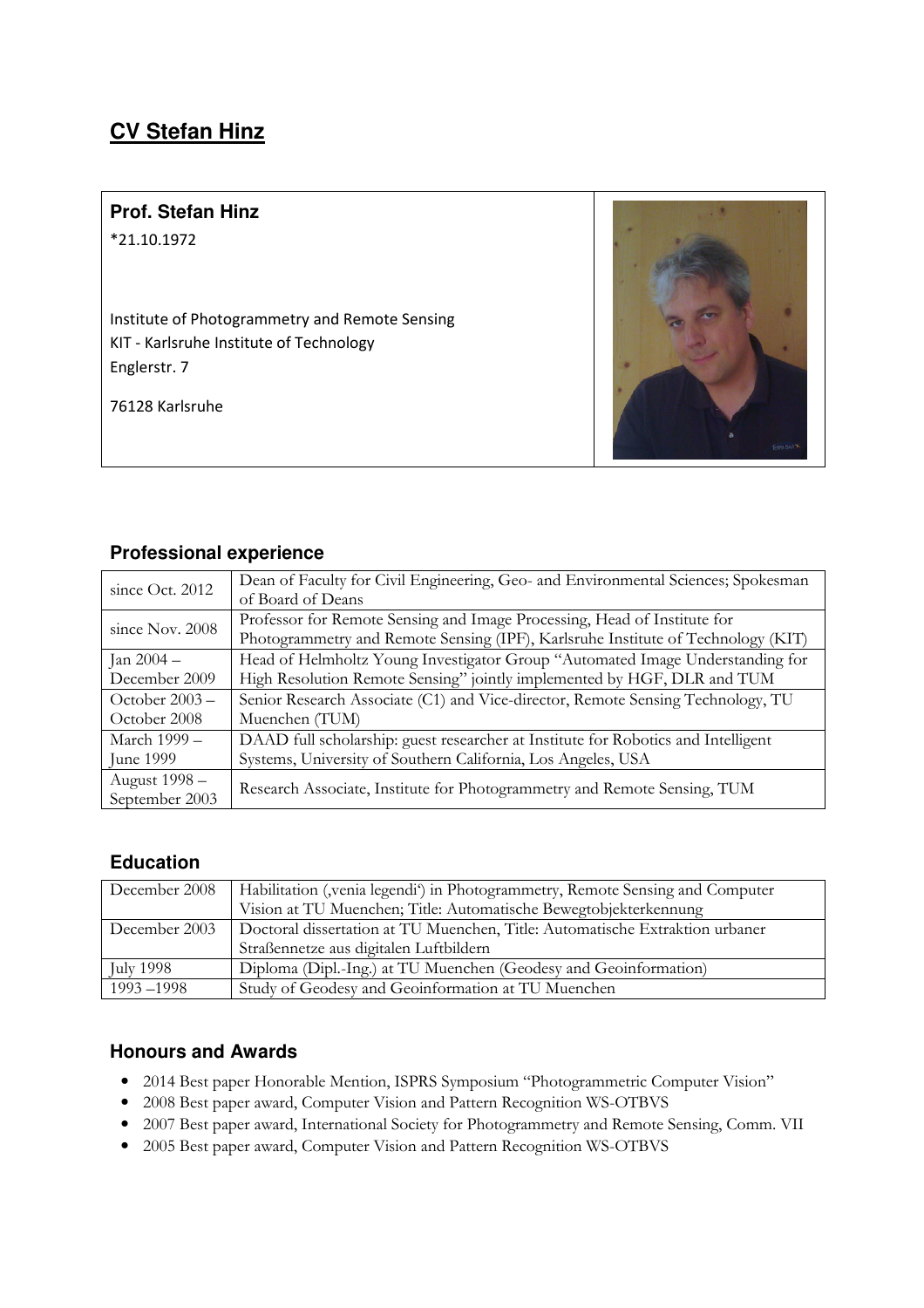## **Academic Service**

- Since 2011: Associate Editor of Photogrammetry, Remote Sensing and Geoinformation (PFG)
- 2012 2016: Co-Chair of ISPRS Intercommission Working Group "Pattern Recognition in Remote Sensing"
- Since 2012: Permanent Member of German Geodetic Commission (DGK)
- 2009: Guest Editor of Photogrammetry, Remote Sensing and Geoinformation (PFG,  $9/4$ )
- 2008 2012: Co-Chair of ISPRS Working Group "Image Sequence Analysis"
- 2006: Guest Editor for International Journal of Photogrammetry and Remote Sensing (P&RS)
- 2004 2008: Scientific Secretary of ISPRS Working Group "Automatic Object Extraction from Images"
- Reviewing for numerous Journals in Computer Vision, Remote Sensing and Photogrammetry

## **Bibliometric Features**

- H-index: 26
- > 2300 citations
- >220 authored or co-authored articles

## **Selected 10 Publications**

- Dubois,C., Thiele, A., **Hinz,** S. (2016): *Building detection and building parameter retrieval in InSAR phase images.* ISPRS Journal of Photogrammetry and Remote Sensing 114: 228-241
- Alshawaf, F., **Hinz**, S.;, Mayer, M., Meyer, F. (2015): *Constructing accurate maps of atmospheric water vapor by combining interferometric synthetic aperture radar and GNSS observations.* Journal of Geophysical Research: Atmosphere 120: 1391-1403.
- Zhang, Y., Sun, X., Thiele, A., **Hinz, S.** (2015): *Stochastic geometrical model and Monte Carlo optimization methods for building reconstruction from InSAR data*, ISPRS Journal of Photogrammetry and Remote Sensing (108): 49-61.
- Braun, A.C., Weidner, U., **Hinz**, S. (2012): *Classification in High-Dimensional Feature Spaces – Assessment Using SVM, IVM and RVM With Focus on Simulated EnMAP Data.* IEEE Journal of Selected Topics in Applied Earth Observations and Remote Sensing 5(2):. 436-443.
- Yao, W., Zhang, M., **Hinz**, S., Stilla, U. (2012): *Extraction and motion estimation of vehicles in single-pass airborne LiDAR data towards urban traffic analysis.* ISPRS Journal of Photogrammetry and Remote Sensing 66 (3): 260-271.
- Weinmann, Ma., Weinmann, Mi., **Hinz**, S., Jutzi, B. (2011): *Fast and automatic image-based registration of TLS data.* ISPRS Journal of Photogrammetry & Remote Sensing, 66 (6): 62-70.
- **Hinz** S., Stephani, M., Schiemann, L., Zeller, K (2010): *An image engineering system for inspection of transparemt contruction materials*. ISPRS Journal of Photogrammetry and Remote Sensing 64 (3): 297-307
- Auer, S., **Hinz**, S., Bamler, R. (2010): *Ray-Tracing Simulation Techniques for Understanding High-Resolution SAR Images.* IEEE Transactions on Geoscience and Remote Sensing 48(3): 1445 – 1456.
- **Hinz**, S., Meyer, F., Eineder, M., Bamler, R. (2007): *Traffic Monitoring with Spaceborne SAR Theory, Simulations, and Experiments.* Computer Vision and Image Understanding 106: 231-244.
- **Hinz**, S., Baumgartner, A. (2003): *Automatic Extraction of Urban Road Networks from Multi-View Aerial Imagery.* ISPRS Journal of Photogrammetry and Remote Sensing 58 (1-2): 83 - 98.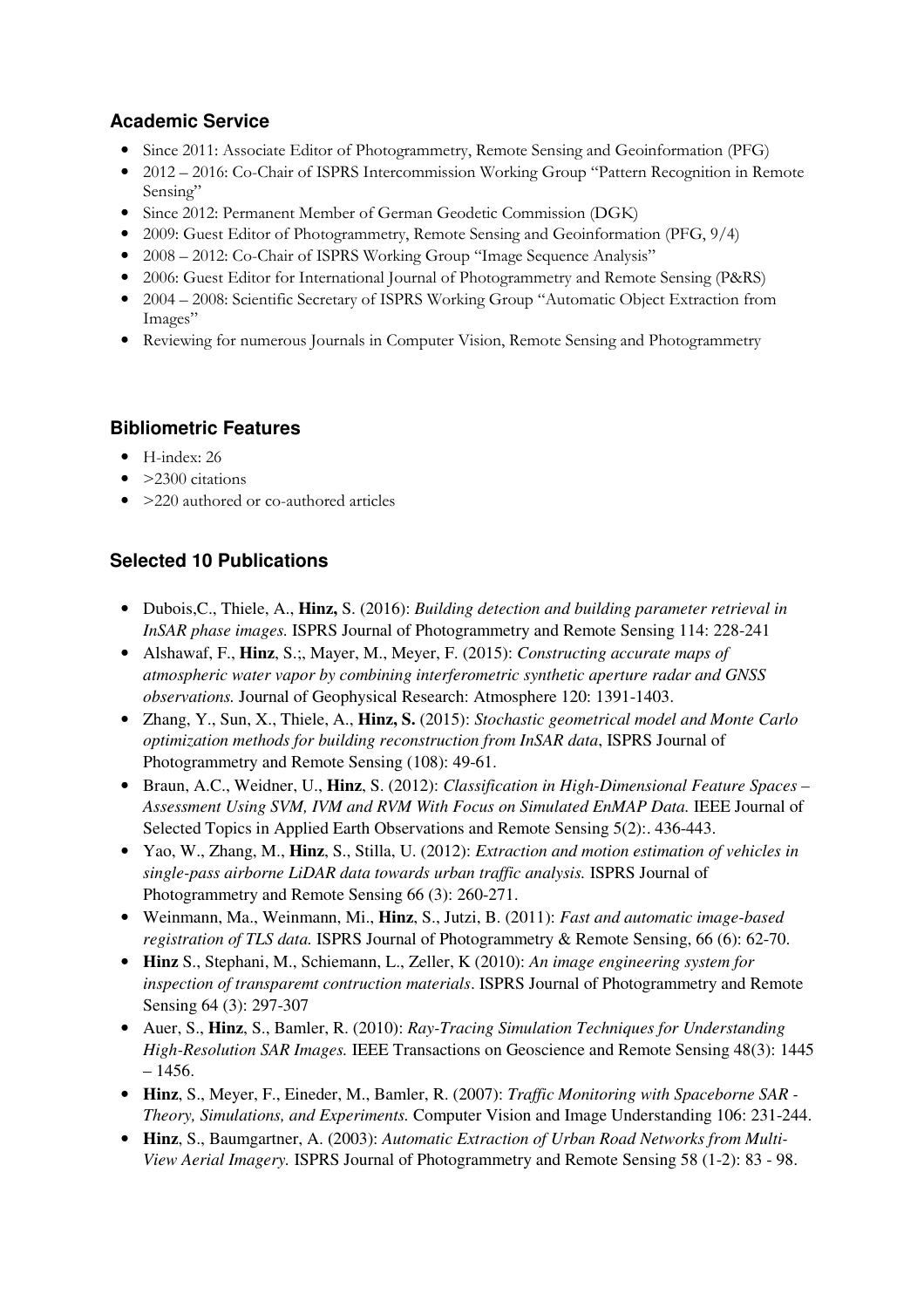#### **Curriculum vitae, Prof. Dr.-Ing. Raul Queiroz Feitosa**



Raul Queiroz Feitosa was born in Santo André, Brazil, in 1956. Starting in 1975 he studied Electronic Engineering in the Aeronautics Institute of Technology (ITA), São José dos Campos, Brazil, where he graduated in 1979. Subsequently he joined Rhodia S.A., a company of the French group Rhône Poulenc, as Development Engineer. In 1983 he obtained the *Mestrado em Engenharia* degree, also from ITA. In 1985 he started his PhD. studies at the Friedrich Alexander University Erlangen-Nürnberg, Germany, where he obtained in 1988 the *Doktor der Ingenierwissenschaften* degree in Computer Science. Since then he is with the Pontifical Catholic University of Rio de Janeiro (PUC-Rio) and since 1994 with Rio de Janeiro State University, where he is Associate Professor.

In 2003 he created and coordinates since then the Computer Vision Laboratory of the Department of Electrical Engineering at PUC-Rio, a group of about 12 researchers most of them funded through grants from Brazilian science organizations and from industry.

His professional interests comprise Digital Image Analysis with emphasis on Remote Sensing. He has acted as guest editor of the Brazilian Journal of Cartography, is associate editor of *Boletim de Ciências Geodésicas* and guest editor IEEE Journal of Selected Topics in Applied Earth. He is member of the IEEE Geoscience and Remote Sensing Society (GRSS) and the Brazilian Society of Cartography, Geodesy, Photogrammetry and Remote Sensing (SBC).Prof. Feitosa is a co-founder and currently the president of the Brazilian Chapter of IEEE-GRSS.

He published about 200 articles in highly ranked journal and conference proceedings, and has been involved in the organization of many scientific meetings in the field of remote sensing image analysis.

Prof. Feitosa maintains an intensive interaction with Universities and Research Institutes in and outside Brazil. He has coordinated numerous cooperation projects involving European universities and companies with support of various international funding agencies.

Prof. Raul Queiroz Feitosa, Dr.-Ing.

Pontifícia Universidade Católica do Rio de Janeiro Departamento de Engenharia Elétrica Rua Marquês de São Vicente, 225 – 22453-900 - Rio de Janeiro – RJ Tel. (021) 35271212 FAX (021) 35271232 e-mail: raul@ele.puc-rio.br